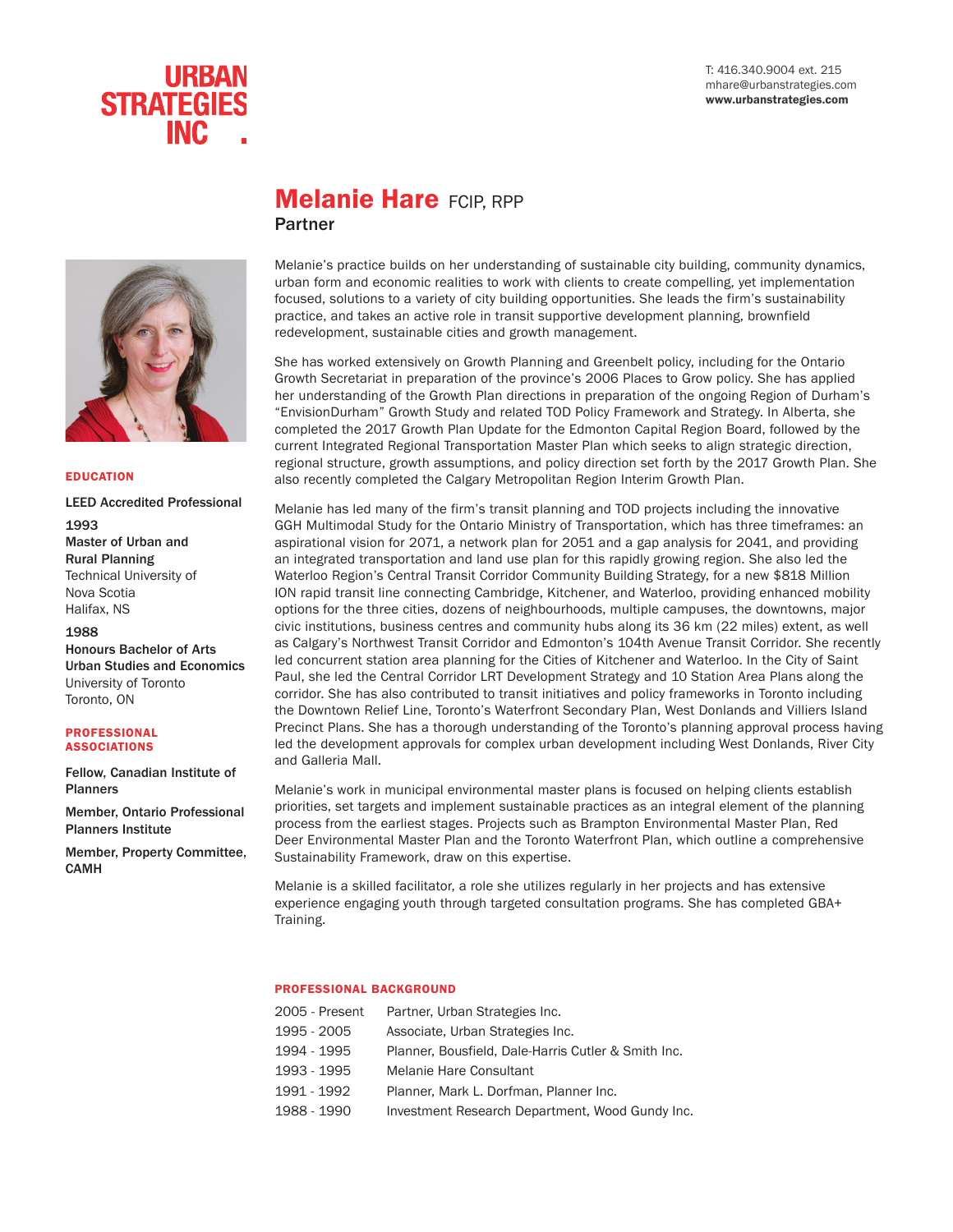

# **Melanie Hare FCIP, RPP**

Partner

## SELECTED PROJECT EXPERIENCE

| 2020 -      | Jericho Lands (Vancouver) Master Plan and Policy Statement                            |
|-------------|---------------------------------------------------------------------------------------|
| 2019 -      | Edmonton Metro Transportation Master Plan                                             |
| $2019 -$    | Envision Durham Growth Management Strategy                                            |
| 2019        | Barbados Investment Forum                                                             |
| 2018        | Calgary Metropolitan Region Board, Interim Growth Plan                                |
| 2018 -      | Eglinton East LRT Planning Study                                                      |
| 2017        | Edmonton Metropolitan Region Growth Plan                                              |
| 2017        | Saint John Central Peninsula Neighbourhood Plan                                       |
| 2016 - 2017 | Stratford Grand Trunk Community Hub Master Plan                                       |
| 2016 -      | Greater Golden Horseshoe Multimodal Transportation Master Plan                        |
| 2016 - 2018 | Barbados National Physical Development Plan                                           |
| 2016 - 2017 | City of Kitchener PARTS Station Area Plans                                            |
| 2015 -      | Anishnawbe Health Block 10 Aboriginal Hub, Toronto                                    |
| 2015 - 2017 | City of Waterloo Station Area Planning, Waterloo                                      |
| 2014        | Durham Greenbelt Review, Durham Region                                                |
| 2014 -      | City of Troy Comprehensive Plan, Troy, NY                                             |
| 2014        | 104th Avenue Corridor Plan, Edmonton                                                  |
| 2014 - 2016 | Capital Region Board Growth Plan Update, Edmonton                                     |
| 2013 -      | TTC Downtown Relief Line Study Phase 2                                                |
| 2013        | Niagara Greenbelt Review                                                              |
| 2013        | Pickering City Centre Land Use By-Law and Urban Design Guidelines                     |
| 2013 -      | Waterfront Toronto Villiers Island Precinct Plan                                      |
| 2013        | King Spadina Heritage Conservation District Study                                     |
| 2012        | Pickering Downtown Intensification Study                                              |
| 2012 - 2014 | Waterloo Region Central Transit Corridor Community Building Strategy                  |
| 2012        | Lawrence-Allen Public Realm Master Plan                                               |
| 2011        | City of Toronto Official Plan Review for Heritage Policies                            |
| 2011        | Ontario Growth Secretariat Growth Plan Case Studies                                   |
| 2011        | City of Buffalo River, Harbor and Tonawanda St. Corridor, Brownfield Opportunity Area |
| 2010        | <b>TTC Downtown Rapid Transit Expansion Strategy</b>                                  |
| 2010 - 2011 | Red Deer Environmental Master Plan                                                    |
| 2010        | Greenbelt Plan Implementation Progress Report                                         |
| 2009        | Brampton Environmental Mater Plan                                                     |
| 2009        | Durham Region Transit Supportive Development Strategy                                 |
| 2009 - 2010 | Old Town and Dock Area Vision and Secondary Plan, Town of Niagara-on-the-Lake         |
| 2008 - 2009 | Highland Brownfield Opportunity Area Master Plan 2008                                 |
| 2008 - 2009 | Northwest Corridor Station Area Plans, Calgary                                        |
| 2008        | Bronte and Kerr Village Revitalization Studies, Oakville                              |
| 2008        | Saint Paul Downtown Station Area Plan                                                 |
| 2007 - 2010 | Places to Grow Youth Charrette, Ontario Growth Secretariat                            |
| 2007 - 2010 | Saint Paul Minnesota Central Corridor Station Area Planning                           |
| 2007 -      | Durham Region Growth Management Study                                                 |
| 2007 -      | Urban Growth Centre Study, Ontario Growth Secretariat                                 |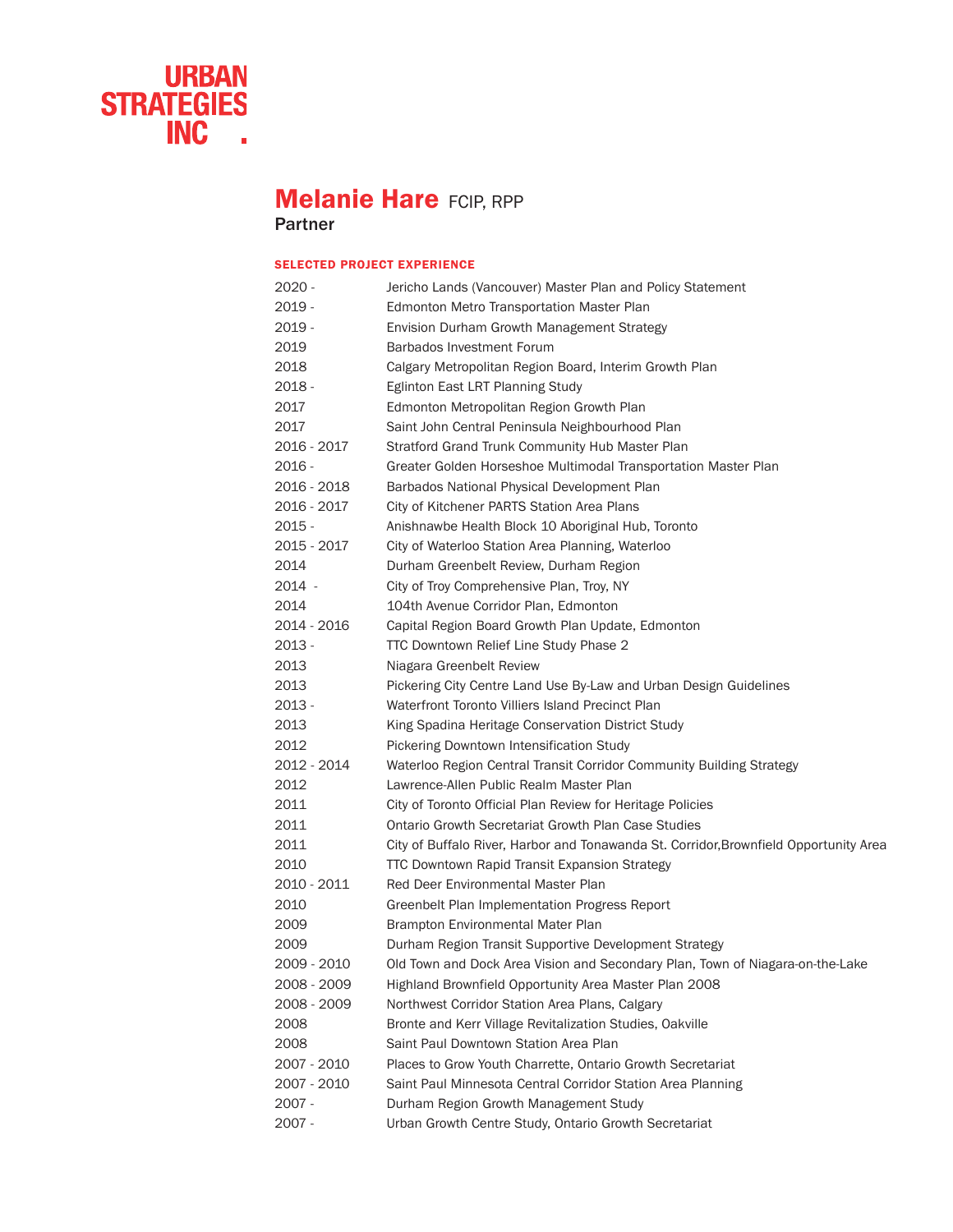

## **Melanie Hare FCIP, RPP**

Partner

## SELECTED PROJECT EXPERIENCE (CONTINUED)

| 2006 - 2009 | South Buffalo Brownfields Opportunity Area Master Plan                                                       |
|-------------|--------------------------------------------------------------------------------------------------------------|
| 2006 - 2010 | Saint Paul Minnesota Central Corridor LRT Development Strategy                                               |
| 2001 - 2006 | Toronto Waterfront Revitalization Corporation<br>West Don Lands Approvals Management & Don River Park Design |
| 2005        | Employment Land Strategy, Ontario Ministry of Public Infrastructure Renewal                                  |
| 2003        | TOD and High Capacity Transit Opportunities Analysis, Halifax                                                |
| 2003 - 2005 | Don Mount Court Redevelopment, Toronto                                                                       |
| 2001        | Exploring Growth Management Roles in Ontario:<br>Learning from "Who Does What" Elsewhere                     |
| 2001        | Master Plan, Canada Olympic Park, Calgary, Alberta                                                           |
| 2000        | Rentschler Field Master Plan, Hartford                                                                       |
| 1999        | New Center Plan, University of California, Berkeley                                                          |
| 1999        | Waterloo Technology Park, University of Waterloo, Waterloo                                                   |
| 1998        | Wayne State University Campus Master Plan, Detroit                                                           |
| 1997        | Environmental Management and Land Use Planning for<br>Sustainable Development Project, Barbados              |
| 1997        | Greater Downtown Reinvestment Strategy, Detroit                                                              |
| 1996        | New Center Economic Development Plan, Detroit                                                                |
| 1995        | The Integrated Community: Study of Alternative Development Standards                                         |

## SELECTED AWARDS

| 2018 | Canadian Institute of Planners Awards of Excellence Award in International<br>Development, Barbados Physical Development Plan Amendment |
|------|-----------------------------------------------------------------------------------------------------------------------------------------|
| 2017 | Urban Land Institute Global Award of Excellence, West Don Lands Master Plan                                                             |
| 2017 | Canadian Institute of Planners Award of Merit, City and Regional Planning,<br>Edmonton Metropolitan Region Growth Plan                  |
| 2017 | Alberta Professional Planning Asssociation Award of Merit, Edmonton Metropolitan<br>Region Growth Plan                                  |
| 2014 | Canadian Institute of Planners Award for Excellence in City & Regional Planning<br>Waterloo Region Central Transit Corridor             |
| 2014 | RAIC National Urban Design Awards Certificate of Merit<br>Waterloo Region Central Transit Corridor                                      |
| 2011 | Alberta Urban Municipal Association Innovator Communities Award<br>Red Deer Environmental Master Plan                                   |
| 2010 | Ontario Professional Planners Institute Award for Excellence in Planning, The Plan<br>for Kerr Village, Oakville                        |
| 2008 | Niagara Community Design Award, Policy & Plans, The Queenston Secondary Plan                                                            |
| 2008 | Canadian Institute of Planners Award of Excellence for Neighbourhood Planning<br>City of St. Paul Central Corridor Development Strategy |
| 2007 | American Planning Association, Minnesota Chapter, Honor Award<br>City of St. Paul Central Corridor Development Strategy                 |
| 2007 | Ontario Professional Planners Institute Leonard Gertler Award of Distinction<br>Growth Plan for the Greater Golden Horseshoe            |
| 2007 | Members Service Award, Ontario Professional Planners Institute                                                                          |
| 2007 | American Planning Association Daniel Burnham Award<br>Growth Plan for the Greater Golden Horseshoe                                      |